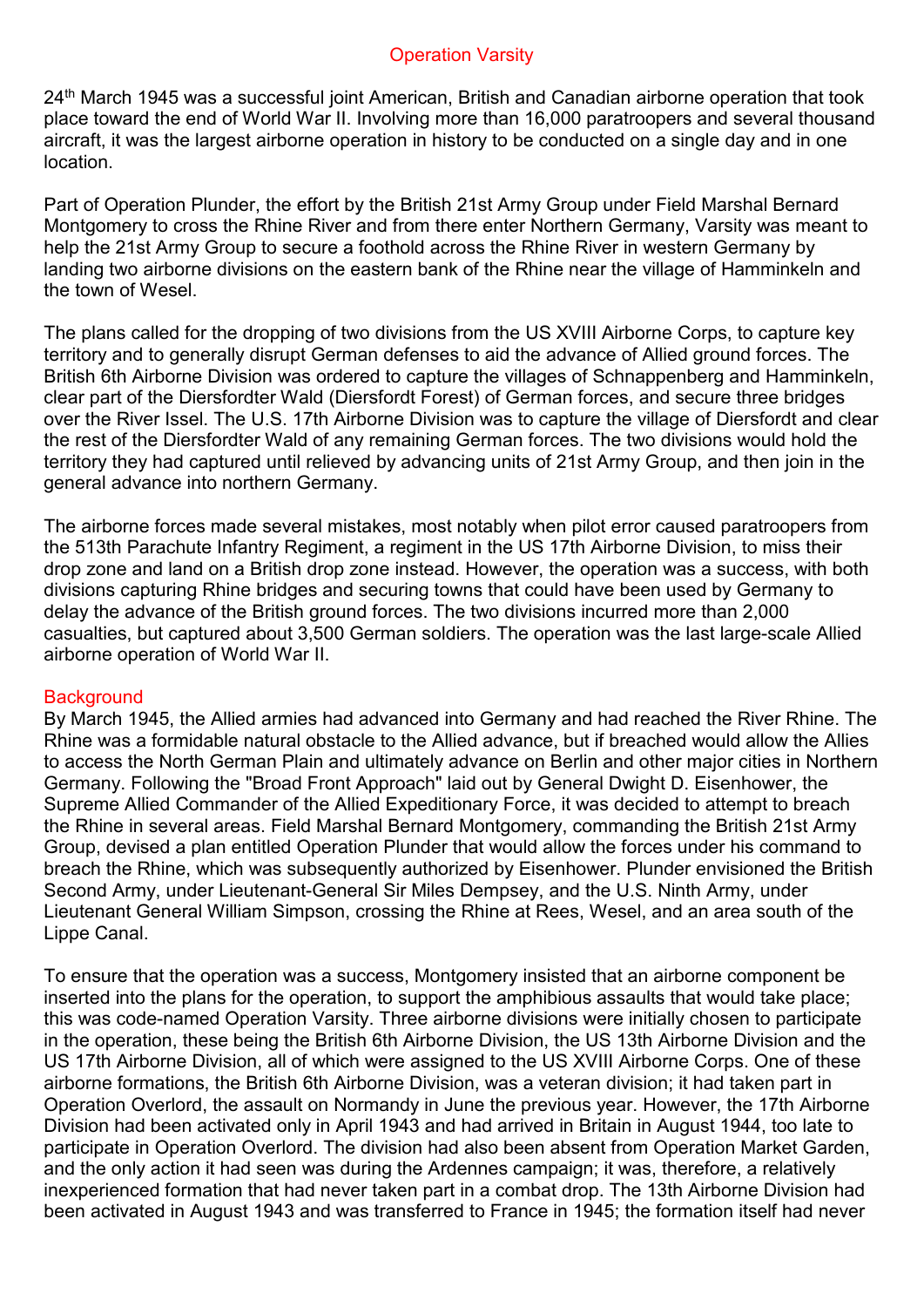seen action, although one of its regiments, the 517th Parachute Infantry Regiment, had fought in Italy, Southern France and the Ardennes.

# Prelude

# *Allied Preparation*

Operation Varsity was therefore planned with these three airborne divisions in mind, with all three to be dropped behind German lines in support of 21st Army Group as it conducted its amphibious assaults to breach the Rhine. However, during the earliest planning stages, it became apparent that the 13th Airborne Division would be unable to participate in the operation, as there were only enough combat transport aircraft in the area to transport two divisions effectively. The plan for the operation was therefore altered to accommodate the two remaining airborne divisions, the British 6th Airborne and the US 17th Airborne Division. The two airborne divisions would be dropped behind German lines, with their objective to land around Wesel and disrupt enemy defences in order to aid the advance of the British Second Army towards Wesel.

Operational Orders for the 6 & 17th Airborne Divisions read *"To disrupt the hostile defence of the RHINE in the WESEL sector by the seizure of key terrain by airborne attack, in order [...] to facilitate the further offensive operations of the SECOND ARMY."* 

To achieve this, both divisions would be dropped near the village of Hamminkeln, and were tasked with a number of objectives: they were to seize the Diersfordter Wald, a forest that overlooked the Rhine, including a road linking several towns together; several bridges over a smaller waterway, the River Issel, were to be seized to facilitate the advance; and the village of Hamminkeln was to be captured. The Diersfordter Wald was chosen by Lt-Gen. Dempsey as the initial objective because its seizure would deny the Germans artillery positions from which they could disrupt Second Army's bridging operations. Once these objectives were taken, the airborne troops would consolidate their positions and await the arrival of Allied ground forces, defending the territory captured against the German forces known to be in the area.

Operation Varsity would be the largest single-lift airborne operation conducted during the conflict; more significantly, it would contradict previous airborne strategy by having the airborne troops drop after the initial amphibious landings, in order to minimize the risks to the airborne troops learned from the experiences of Operation Market Garden. Unlike Market Garden, the airborne forces would be dropped only a relatively short distance behind German lines, thereby ensuring that reinforcements in the form of Allied ground forces would be able to link up with them within a short period: this avoided risking the same type of disaster that had befallen the British 1st Airborne Division when it had been isolated and practically annihilated by German infantry and armour at Arnhem. It was also decided by the commander of the 1st Allied Airborne Army, General Lewis Brereton, who commanded all Allied airborne forces including US XVIII Airborne Corps, that the two airborne divisions participating in Operation Varsity would be dropped simultaneously in a single "lift," instead of being dropped several hours apart, addressing what had also been a problem during Operation Market Garden. Supply drops for the airborne forces would also be made as soon as possible to ensure adequate supplies were available to the airborne troops as they fought.

# *German Preparation*

By this period of the conflict, the number of German divisions remaining on the Western Front was rapidly declining, both in numbers and quality, a fact in the Allies' favour. By the night of 23 March, Montgomery had the equivalent of more than 30 divisions under his command, while the Germans fielded around 10 divisions, all weakened from constant fighting. The best German formation the Allied airborne troops would face was the 1st Parachute Army, although even this formation had been weakened from the losses it had sustained in earlier fighting, particularly when it had engaged Allied forces in the Reichswald Forest in February. First Parachute Army had three corps stationed along the river; 2nd Parachute Corps to the north, 86th Corps in the centre, and 63rd Corps in the south. Of these formations, 2nd Parachute Corps and 86th Corps had a shared boundary that ran through the proposed landing zones for the Allied airborne divisions, meaning that the leading formation of each corps — these being 7th Parachute Division and 84th Infantry Division — would face the airborne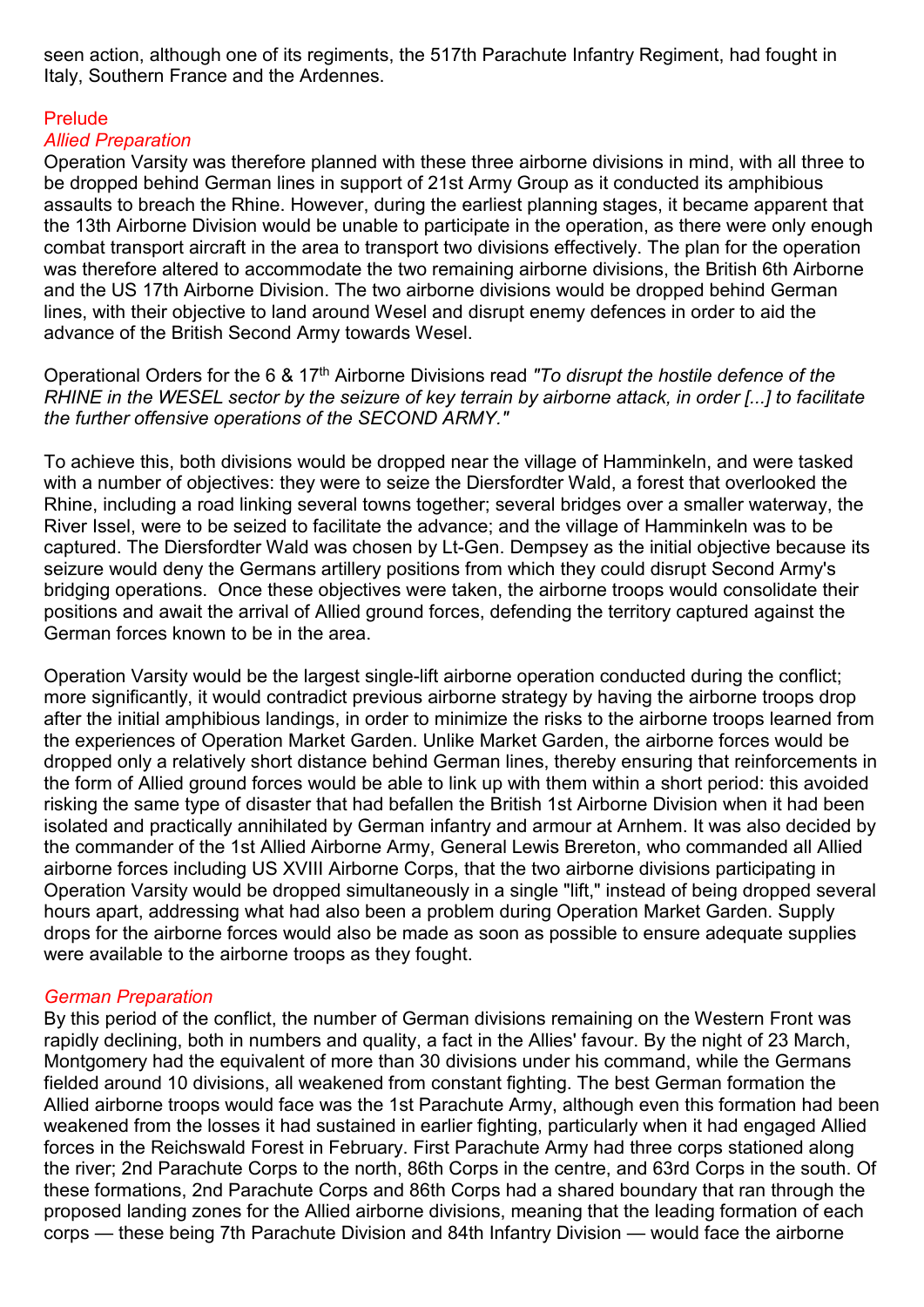assault. After their retreat to the Rhine both divisions were under-strength and did not number more than 4,000 men each, with 84th Infantry Division supported by only 50 or so medium artillery pieces.

The seven divisions that formed the 1st Parachute Army were short of manpower and munitions, and although farms and villages were well prepared for defensive purposes, there were few mobile reserves, ensuring that the defenders had little way to concentrate their forces against the Allied bridgehead when the assault began. The mobile reserves that the Germans did possess consisted of some 150 armoured fighting vehicles under the command of 1st Parachute Army, the majority of which belonged to XLVII Panzer Corps. Allied intelligence believed that of the two divisions that formed XLVII Panzer Corps, 116th Panzer Division had up to 70 tanks, and 15th Panzergrenadier Division 15 tanks and between 20–30 assault guns. Intelligence also pointed to the possibility of a heavy anti-tank battalion being stationed in the area. Also, the Germans possessed a great number of antiaircraft weapons; on 17 March Allied intelligence estimated that the Germans had 103 heavy and 153 light anti-aircraft guns, a number which was drastically revised a week later to 114 heavy and 712 light anti-aircraft guns. The situation of the German defenders, and their ability to counter any assault effectively, was worsened when the Allies launched a large-scale air attack one week prior to Operation Varsity. The air attack involved more than 10,000 Allied aircraft and concentrated primarily on Luftwaffe airfields and the German transportation system. The German defenders were also hampered by the fact that they had no reliable intelligence as to where the actual assault would be launched; although German forces along the Rhine had been alerted as to the general possibility of an Allied airborne attack, it was only when British engineers began to set up smoke generators opposite Emmerich and began laying a 60-mile (97 km) long smokescreen that the Germans knew where the assault would come.

#### **Battle**

Operation Plunder began at 9 pm on the evening of 23 March, and by the early hours of the morning of 24 March Allied ground units had secured a number of crossings on the eastern bank of the Rhine. In the first few hours of the day, the transport aircraft carrying the two airborne divisions that formed Operation Varsity began to take off from airbases in England and France and began to rendezvous over Brussels, before turning northeast for the Rhine dropping zones. The airlift consisted of 541 transport aircraft containing airborne troops, and a further 1,050 troop-carriers towing 1,350 gliders.[28] The 17th Airborne Division consisted of 9,387 personnel, who were transported in 836 C-47 Skytrain transports, 72 C-46 Commando transports, and more than 900 Waco CG-4A gliders. The 6th Airborne Division consisted of 7,220 personnel transported by 42 Douglas C-54 and 752 C-47 Dakota transport aircraft, as well as 420 Airspeed Horsa and General Aircraft Hamilcar gliders. This immense armada stretched more than 200 miles (322 km) in the sky and took 2 hours and 37 minutes to pass any given point, and was protected by some 2,153 Allied fighters from the U.S. Ninth Air Force and the Royal Air Force. The combination of the two divisions in one lift made this the largest single day airborne drop in history. At 10 am British and American airborne troops belonging to the 6th Airborne Division and 17th Airborne Division began landing on German soil, some 13 hours after the Allied ground assault began.

# 6th Airborne Division

The first British airborne unit to land was the 8th Parachute Battalion, part of 3rd Parachute Brigade, and commanded by Brigadier James Hill. The brigade actually dropped nine minutes earlier than scheduled, but successfully landed in drop zone A, while facing significant small-arms and 20 mm anti-aircraft fire. The brigade suffered a number of casualties as it engaged the German forces in the Diersfordter Wald, but by 11:00 hours the drop zone was all but completely clear of enemy forces and all battalions of the brigade had formed up. The key place of Schnappenberg was captured by the 9th Parachute Battalion in conjunction with the 1st Canadian Parachute Battalion, the latter unit having lost its commanding officer to German small-arms fire only moments after he had landed. Despite taking casualties the brigade cleared the area of German forces, and by 13:45 Brigadier Hill could report that the brigade had secured all of its objectives. Canadian medical orderly Corporal Frederick George Topham was awarded the Victoria Cross for his efforts to recover casualties and take them for treatment, despite his own wounds, and great personal danger.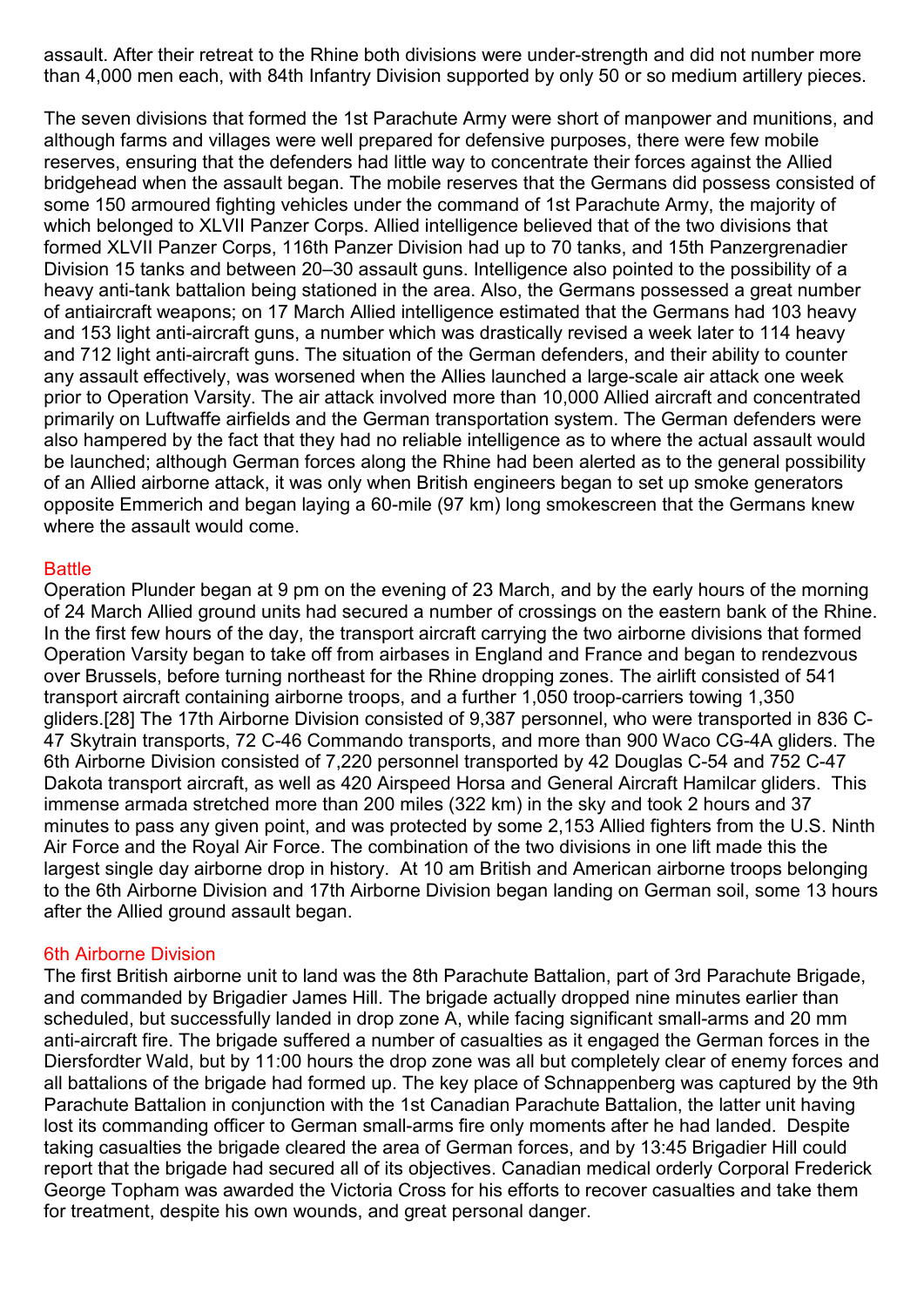The next British airborne unit to land was the 5th Parachute Brigade, commanded by Brigadier Nigel Poett. The brigade was designated to land on drop zone B and achieved this, although not as accurately as 3rd Parachute Brigade due to poor visibility around the drop zone, which also made it more difficult for paratroopers of the brigade to rally. The drop zone came under heavy fire from German troops stationed nearby, and was subjected to shellfire and mortaring which inflicted casualties in the battalion rendezvous areas. However, 7th Parachute Battalion soon cleared the DZ of German troops, many of whom were situated in farms and houses, and the 12th Parachute Battalion and 13th Parachute Battalion rapidly secured the rest of the brigade's objectives. The brigade was then ordered to move due east and clear an area near Schnappenberg, as well as to engage German forces gathered to the west of the farmhouse where the 6th Airborne Division Headquarters was established. By 15:30 Brigadier Poett reported that the brigade had secured all of its objectives and linked up with other British airborne units.

The third airborne unit that formed a part of the 6th Airborne Division was the 6th Airlanding Brigade, commanded by Brigadier Hugh Bellamy. The brigade was tasked with landing in company-sized groups and capturing several objectives, including the town of Hamminkeln. The gliders containing the airborne troops of the brigade landed in landing zones P, O, U and R under considerable antiaircraft fire, the landing being made even more difficult due to the presence of a great deal of haze and smoke. This resulted in a number of glider pilots being unable to identify their landing areas and losing their bearings; a number of gliders landed in the wrong areas or crashed. However, the majority of the gliders survived, allowing the battalions of the brigade to secure intact the three bridges over the River Issel that they had been tasked with capturing, as well as the village of Hamminkeln with the aid of the US 513th Parachute Infantry Regiment, which had been dropped by mistake nearby. The brigade secured all of its objectives shortly after capturing Hamminkeln.

#### 17th Airborne Division

The 507th Parachute Infantry Regiment, under the command of Colonel Edson Raff, was the lead assault formation for the 17th Airborne Division, and was consequently the first American airborne unit to land as part of Operation Varsity. The entire regiment was meant to be dropped in drop zone W, a clearing 2 miles (3 km) north of Wesel; however, excessive ground haze confused the pilots of the transport aircraft carrying the regiment, and as such when the regiment dropped it split into two halves. Colonel Raff and approximately 690 of his paratroopers landed northwest of the drop zone near the town of Diersfordt, with the rest of the regiment successfully landing in drop zone W. The colonel rallied his separated paratroopers and led them to drop zone W, engaging a battery of German artillery en route, killing or capturing the artillery crews before reuniting with the rest of the regiment. By 2 pm, the 507th PIR had secured all of its objectives and cleared the area around Diersfordt, having engaged numerous German troops and also destroying a German tank. The actions of the regiment during the initial landing also gained the division its second Medal of Honor, when Private George J. Peters posthumously received the award after charging a German machine gun nest and eliminating it with rifle fire and grenades, allowing his fellow paratroopers to gather their equipment and capture the regiment's first objective.

The 513th Parachute Infantry Regiment was the second American airborne unit to land after the 507th, under the command of Colonel James Coutts. En route to the drop zone, the transport aircraft carrying the 513th had the misfortune to pass through a belt of German antiaircraft weapons, losing 22 of the C-46 transport aircraft and damaging a further 38. Just as the 507th had, the 513th also suffered from pilot error due to the ground haze, and as such the regiment actually missed its designated drop zone, DZ X, and was dropped on one of the landing zones designated for the British 6th Airlanding Brigade. Despite this inaccuracy the paratroopers swiftly rallied and aided the British glider-borne troops who were landing simultaneously, eliminating several German artillery batteries that were covering the area. Once the German troops in the area had been eliminated, a combined force of American and British airborne troops stormed Hamminkeln and secured the town. By 2 pm, Colonel Coutts reported to the Divisional Headquarters that the 513th had secured all of its objectives, having knocked out two tanks and two complete regiments of artillery during their assault. During its attempts to secure its objectives, the regiment also gained a third Medal of Honor for the division when Private First Class Stuart S. Stryker posthumously received the award after leading a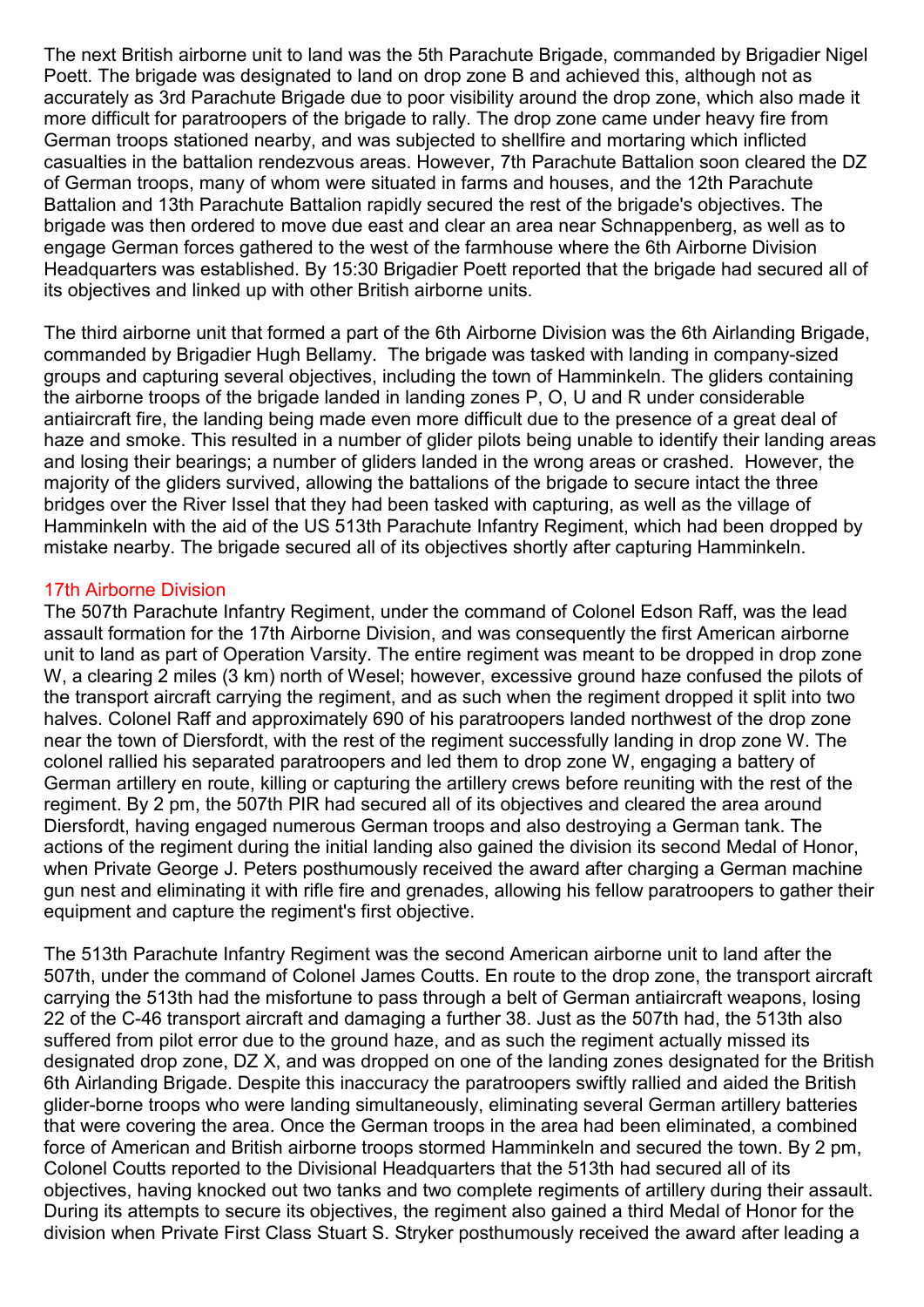charge against a German machine-gun nest, creating a distraction to allow the rest of his platoon to capture the fortified position in which the machine-gun was situated.

The third component of the 17th Airborne Division to take part in the operation was the 194th Glider Infantry Regiment, under the command of Colonel James Pierce. Troopers of the 194th GIR landed accurately in landing zone S, but their gliders and tow aircraft took heavy casualties; 12 C-47 transports were lost due to antiaircraft fire, and a further 140 were damaged by the same fire. The regiment landed in the midst of a number of German artillery batteries that were engaging Allied ground forces crossing the Rhine, and as such many of the gliders were engaged by German artillery pieces that had their barrels lowered for direct-fire. However, these artillery batteries and their crews were defeated by the glider-borne troops, and the 194th was soon able to report that its objectives had been secured, having destroyed 42 artillery pieces, 10 tanks, 2 self-propelled anti-aircraft vehicles and 5 self-propelled guns.

# **Aftermath**

Operation Varsity was a successful large-scale airborne operation. All of the objectives that the airborne troops had been tasked with had been captured and held, usually within only a few hours of the operation beginning. The bridges over the Issel had been successfully captured, although one later had to be destroyed to prevent its capture by counter-attacking German forces. The Diersfordter Forest had been cleared of enemy troops, and the roads through which the Germans might have routed reinforcements against the advance had been cut by airborne troops. Finally, Hamminkeln, the village that dominated the area and through which any advance would be made, had been secured by air-lifted units. By nightfall of 24 March, 15th (Scottish) Infantry Division had joined up with elements of 6th Airborne, and by midnight the first light bridge was across the Rhine. By 27 March, twelve bridges suitable for heavy armour had been installed over the Rhine and the Allies had 14 divisions on the east bank of the river, penetrating up to 10 miles (16 km). According to Major-General Fiebig, commanding officer of one of the defending German formations, 84 Infantry Division, the German forces defending the area had been greatly surprised by the speed with which the two airborne divisions had landed their troops, explaining that their sudden appearance had had a "shattering effect" on the greatly outnumbered defenders. He revealed during his interrogation that his division had been badly depleted and could muster barely 4,000 soldiers

The 17th Airborne Division gained its fourth Medal of Honor in the days following the operation, when Technical Sergeant Clinton M. Hedrick of the 194th Glider Infantry Regiment received the award posthumously after aiding in the capture of Lembeck Castle, which had been turned into a fortified position by the Germans.

# **Casualties**

The casualties taken by both airborne formations were quite heavy, although lighter than had been expected. By nightfall of 24 March, 6th Airborne Division had suffered around 1,400 personnel killed, wounded or missing in action out of the 7,220 personnel who were landed in the operation. The division also claimed to have secured around 1,500 prisoners of war. The 17th Airborne Division suffered a similar casualty rate, reporting around 1,300 casualties out of 9,650 personnel who took part in the operation, while the division claimed to have taken 2,000 POWs, a number similar to those taken by 6th Airborne.This made a total of around 3,500 POWs taken by both airborne formations during the operation. Between 24 March and 29 March, 17th Airborne had taken a total of 1,346 casualties. The airforces involved in the operation also suffered casualties; 56 aircraft in total were lost during the 24th, 21 out of the 144 transport aircraft transporting the 17th Airborne were shot down and 59 were damaged by antiaircraft fire, and 16 bombers from the Eighth Air Force were also shot down during supply drops

# Battle Honours

In the British and Commonwealth system of battle honours, there was no distinct award for service in Operation Varsity, but units who had participated in The Rhine Crossing between 23rd March and 1<sup>st</sup> April 1945 were included in later awards made between 1956 and 1959: Rhine.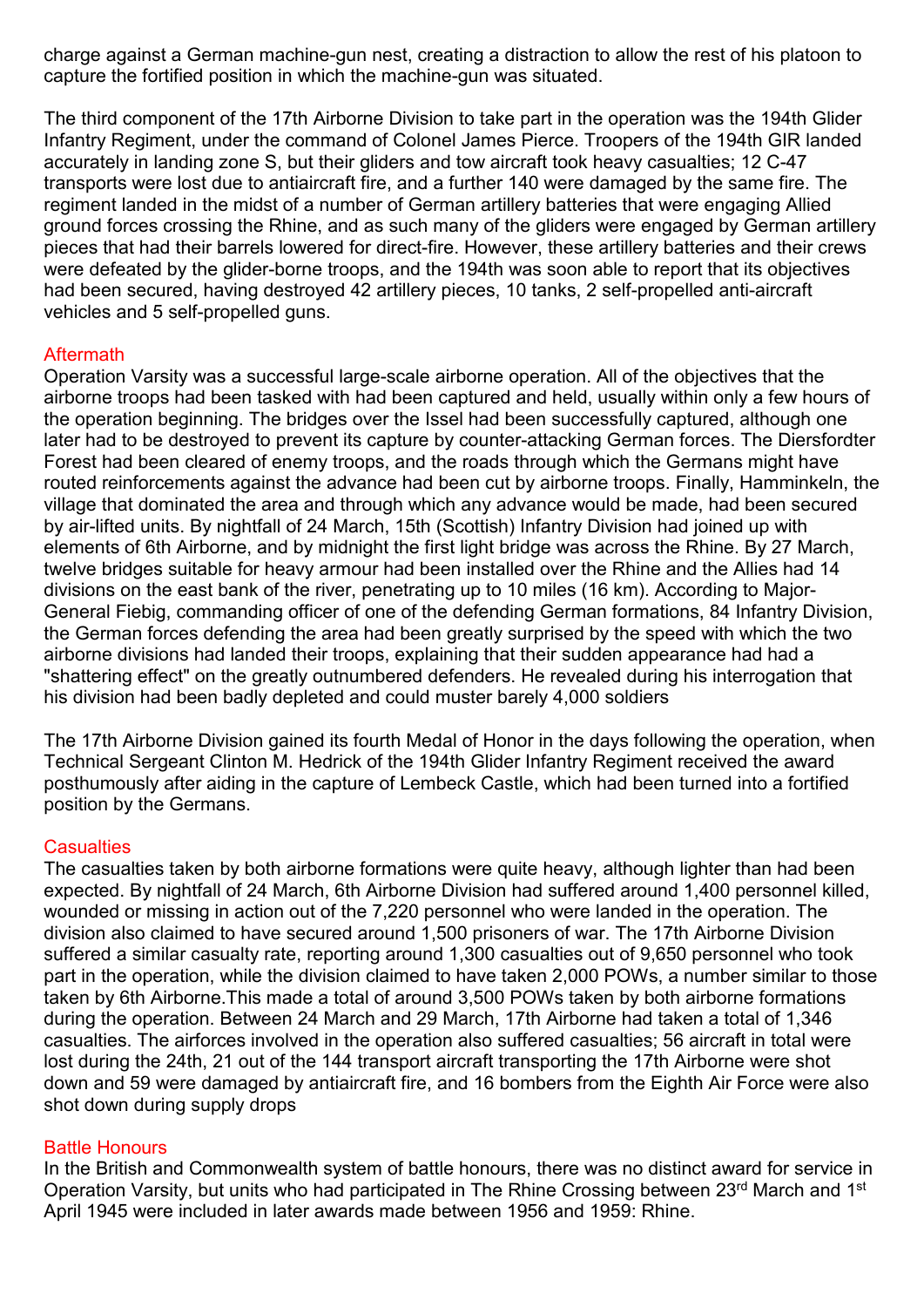# Post-War Praise

Contemporary observers and historians generally agree that Operation Varsity was successful. General Eisenhower called it "the most successful airborne operation carried out to date", and an observer later wrote that the operation showed "the highest state of development attained by troopcarrier and airborne units". In the official summary of the operation, Major General Ridgway wrote that the operation had been flawless, and that the two airborne divisions involved had destroyed enemy defences that might otherwise have taken days to reduce, ensuring the operation was successful.

Several modern historians have also praised the operation and the improvements that were made for Varsity. G. G. Norton argued that the operation benefited from the lessons learned from previous operations, and Brian Jewell agrees, arguing that the lessons of Market Garden had been learned as the airborne forces were concentrated and quickly dropped, giving the defenders little time to recover. Norton also argues that improvements were made for supporting the airborne troops; he notes that a large number of artillery pieces were available to cover the landings and that observers were dropped with the airborne forces, thus augmenting the firepower and flexibility of the airborne troops. He also highlights the development of a technique that allowed entire brigades to be landed in tactical groups, giving them greater flexibility. Dropping the airborne forces after the ground forces had breached the Rhine also ensured that the airborne troops would not have to fight for long before being relieved, a major improvement on the manner in which the previous large-scale airborne operation, Operation Market Garden, had been conducted.

Historian Peter Allen states that while the airborne forces took heavy casualties, Varsity diverted German attention from the Rhine crossing onto themselves. Thus, the troops fighting to create a bridgehead, across the Rhine, suffered relatively few casualties, and were able to "break out from the Rhine in hours rather than days".

# Post-War Criticism

Despite a great deal of official accolade and praise over the success of the operation, a number of criticisms have been made of the operation and the errors that were made. Several military historians have been critical of the need for the operation, with one historian, Barry Gregory, arguing that "Operation Varsity was not entirely necessary..."Another historian, James A. Huston, argues that "...had the same resources been employed on the ground, it is conceivable that the advance to the east might have been even more rapid than it was".

# Aircraft Shortages

One specific failure in the massive operation was the critical lack of transport aircraft for the operation, an unsolved flaw that had dogged every large-scale airborne operation the Allies had conducted. In the original planning for Varsity, an extra airborne division, the 13th, had been included; however, a lack of transport aircraft to drop this division led to it being excluded from the final plan. Thus, the unsolved problem of a shortage of transport aircraft meant that a third of the planned troops to be used were discarded, weakening the fighting power of the airborne formation. In the event, the airborne troops actually employed were sufficient to overwhelm the defenders.

Some historians have commented on this failure; Gerard Devlin argues that because of this lack of aircraft the remaining two divisions were forced to shoulder the operation by themselves.

# Aircraft and Troop Losses

Losses of airborne troops were high. The cause of this high casualty rate can likely be traced to the fact that the operation was launched in full daylight, rather than a night-assault. The airborne landings were conducted during the day primarily because the planners believed that a daytime operation had a better chance of success than at night, the troops being less scattered.

However, landing paratroopers, and especially gliders, without the cover of darkness left them exceedingly vulnerable to anti-aircraft fire. The official history of the British Airborne Divisions highlights the cost of this trade-off, stating that of the 416 gliders that landed, only 88 remained